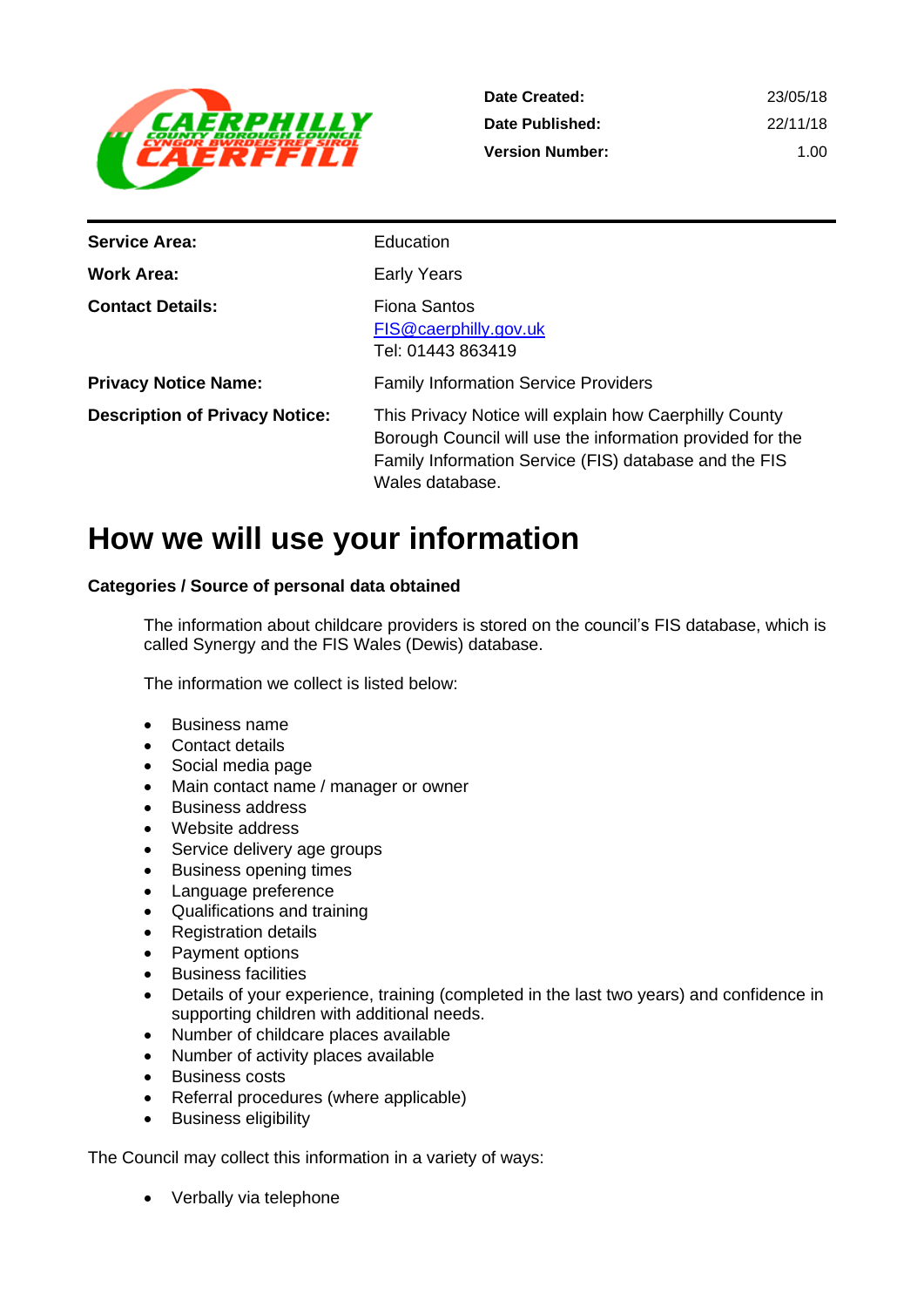- Through updates from Care Inspectorate Wales (CIW)
- Email
- Social media messaging
- Providers can update their provider information themselves using the Provider Portal on both Synergy FIS and DEWIS FIS at any time.

We will store your data:

• On secure online databases which are GDPR compliant.

Active data is published on the council's FIS website and FIS Wales.

# **Purpose and legal basis for using your information**

#### **Purpose of processing**

The Council needs to process this data to be able to provide a statutory service to meet the requirements of The Childcare Act 2006 sections 22, 26 and 27 through the Family Information Service.

By collecting your data this enhances the ability of Caerphilly County Borough Council to co-ordinate and assess the supply and demand for childcare within the local authority.

Data collected also provides professionals, organisations and members of the public to access free, impartial, and accessible information available on services and activities available borough wide.

Providers are also given the option for their information to be recorded but not made available in the public domain.

Your data is also used for monitoring performance measures for Caerphilly Family Information Service.

# **Legal basis for processing**

In order for the processing of personal data to be lawful under the General Data Protection Regulations 2016, a valid condition from Article 6 of the Regulations must be identified, which is outlined below:

In order for the processing of personal data to be lawful under the General Data Protection Regulations 2016, a valid condition from Article 6 of the Regulations must be identified, which is outlined below:

In respect of the processing to meet to the requirements of The Childcare Act 2006 sections 22, 26 and 27:

1e. processing is necessary for the performance of a task carried out in the public interest or in the exercise of official authority vested in the controller;

# **In respect of all other processing detailed:**

1f. processing is necessary for the purposes of the legitimate interests pursued by the controller or by a third party, except where such interests are overridden by the interests or fundamental rights and freedoms of the data subject which require protection of personal data, in particular where the data subject is a child.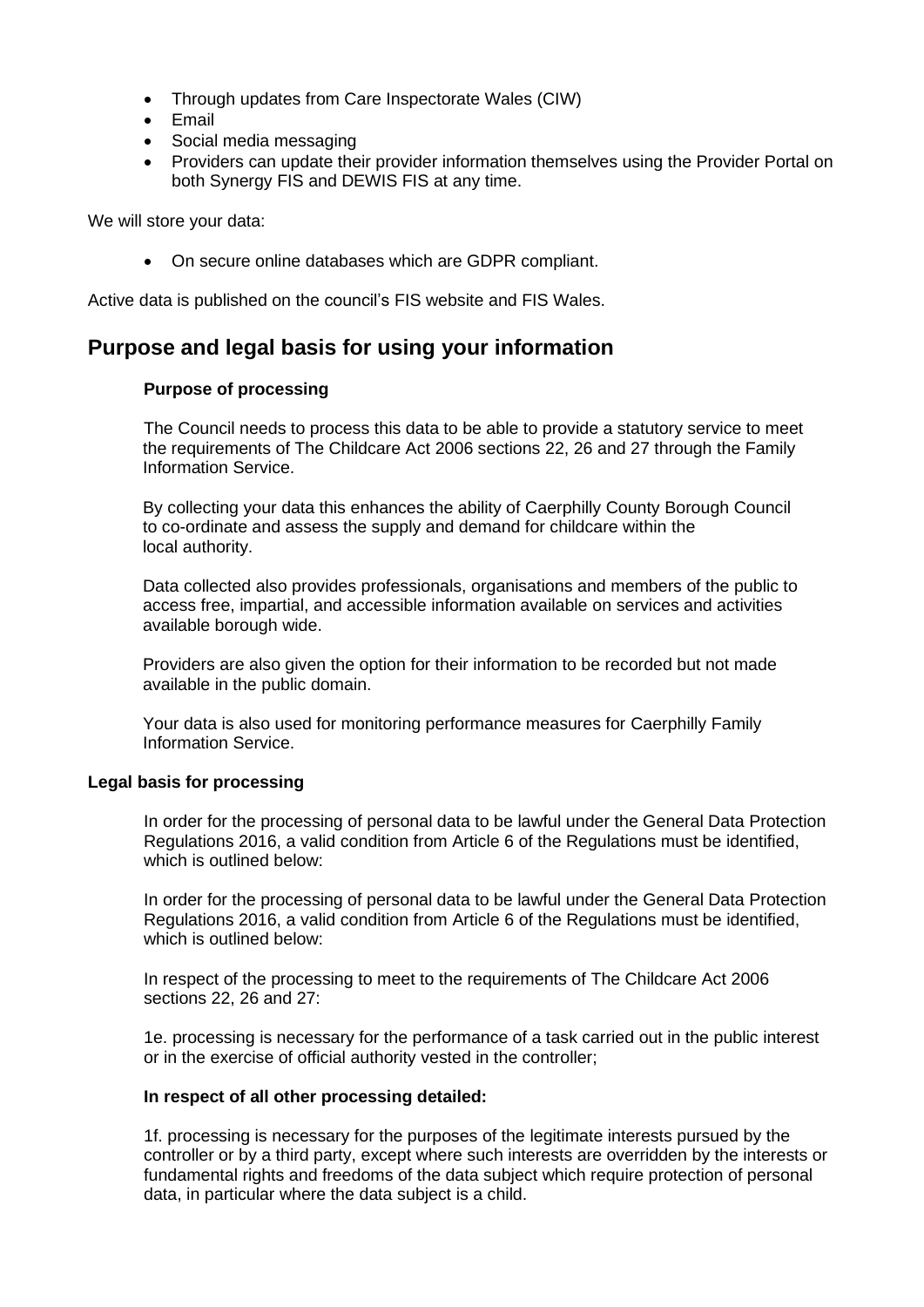# **Who will have access to your information**

# **Identity of Data Controller and Data Protection Officer**

The Data Controller for your information is Caerphilly County Borough Council. The Data Protection Officer is:

Ms Joanne Jones Corporate Information Governance Manager / Data Protection Officer Email: dataprotection@caerphilly.gov.uk Tel: 01443 864322

Other Data Controllers may also be responsible for your information, depending on the specific circumstances. Please contact the Service Area for further information.

# **Details of main users of your information**

Your information may be shared internally for the administration of contracts and for client administration, events, and marketing related purposes. You can opt out of receiving these communications at any time by contacting us.

We will also use your contact information to send you information which we believe to be of interest to you, such as details of our products and services, newsletters, legal updates, briefing notes, and invitations to events. You can opt out of receiving these communications at any time by contacting us. The council and Dewis Cymru will contact you every six months to ask you to check that the information stored on Synergy and the FIS Wales (Dewis) database is still accurate and up-to-date.

The Council shares your data with Welsh Government to report on the service. In this instance the data is anonymised.

# **Details of any sharing of your information within Caerphilly county borough council**

Other teams with the Early Years' service.

#### **Details of any sharing of your information with other organisations**

Childcare provider information is shared with Dewis Cymru. This is a website search facility of organisations and services - [https://www.dewis.wales.](https://www.dewis.wales/)

Childcare provider information is also shared with the Welsh Government as part of Caerphilly's Childcare Sufficiency Assessment. This does not include personal information about the providers themselves, only information on the provision, the services provided and location.

#### **Details of any external data processors**

Dewis Cymru is hosted by an external company, Crown Commercial Services, where we have a contract / data processing agreement in place to protect the personal information being processed.

# **Requests for information**

All recorded information held by Caerphilly County Borough Council may be subject to requests under the Freedom of Information Act 2000, Environmental Information Regulations 2004 and Data Protection legislation.